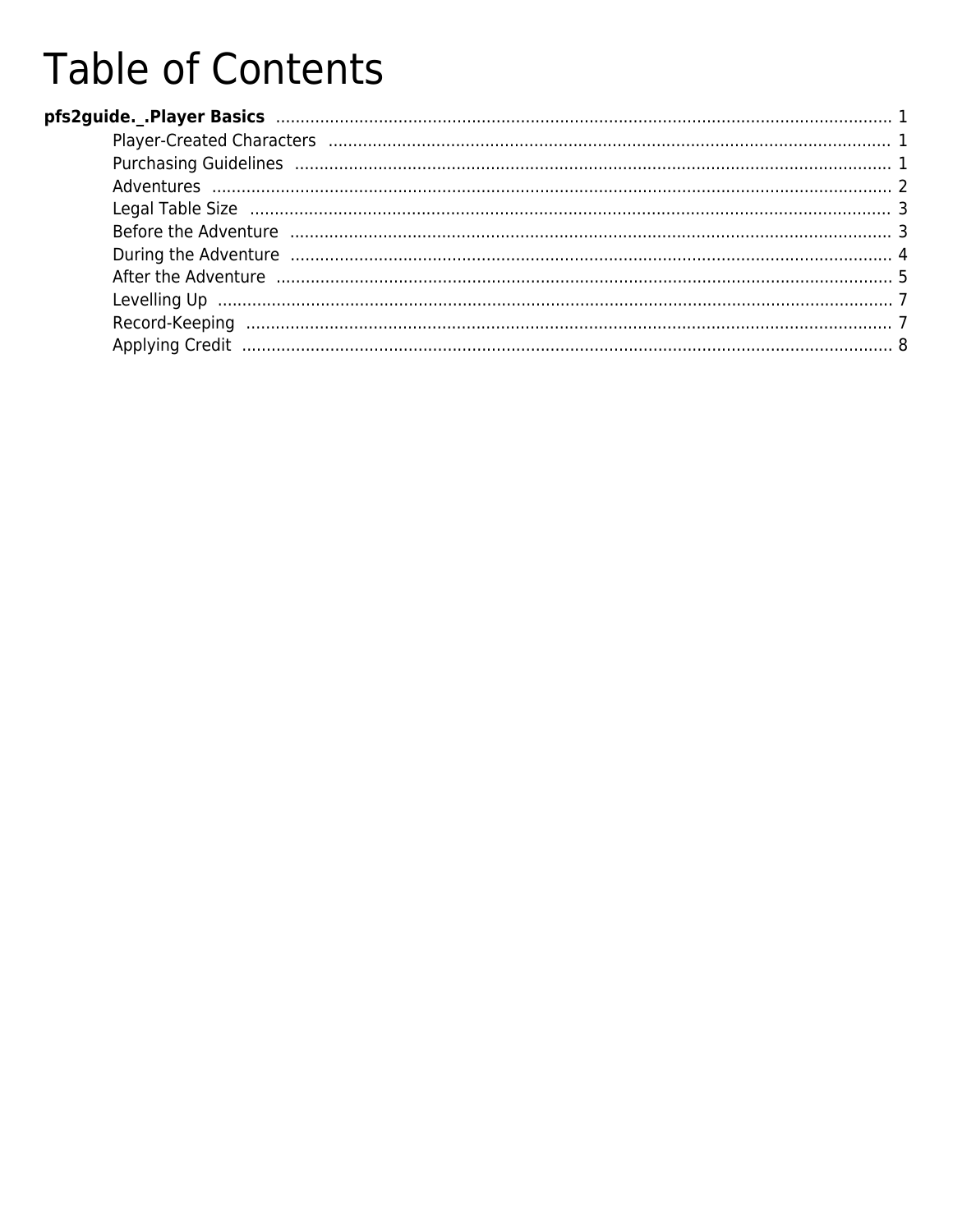# <span id="page-1-0"></span>pfs2guide.\_.Player **Basics**

## Player-Created Characters

Pathfinder Society characters use the process outlined in the Pathfinder Core Rulebook, with a few additional campaign-specific rules and benefits. Characters start at first level unless they have [Boons](https://www.organizedplayfoundation.org/Lorespire/pfs2guide._.Player-Rewards#Boons) to modify their starting level. The [Character](https://www.organizedplayfoundation.org/Lorespire/pfs2guide._.Character-Creation) [Creation](https://www.organizedplayfoundation.org/Lorespire/pfs2guide._.Character-Creation) appendix contains step-by-step instructions to help you create your own Roleplaying Guild character and outlines the campaign's additional character creation steps. Follow the instructions carefully to ensure your character is suitable for the organized play campaign.

Remember to [register your character](https://www.organizedplayfoundation.org/Lorespire/pfs2guide._.Welcome-to-Pathfinder-Society#Using_Your_Own_Character) at [paizo.com!](https://paizo.com/)

**Character Options:** All of the ancestries, backgrounds, and classes from the Core Rulebook are available to you when creating a character. You might need to spend [Achievement Points](https://www.organizedplayfoundation.org/Lorespire/pfs2guide._.Player-Rewards#Achievement_Points) to access some ancestries and options from other books before you can use them in organized play. More information on approved resources can be found in th[e Character](https://paizo.com/pathfindersociety/characteroptions) [Options Document](https://paizo.com/pathfindersociety/characteroptions)

**Rarity:** Some options within the game have a rarity trait of uncommon, rare, or unique. Options without a rarity trait are considered common. Rarity is described on [page 13 of the](http://2e.aonprd.com/Rules.aspx?ID=36) [Core Rulebook](http://2e.aonprd.com/Rules.aspx?ID=36)[.](http://2e.aonprd.com/Rules.aspx?ID=36)

**Access**: Players can access uncommon or rare options via access points built into the campaign. If you satisfy the access condition specified in that option, then that option is freely available to you, and you can purchase it or take it at character level up/creation, but it does not become common. Pathfinder Society characters are enrolled members of the Pathfinder Society organization in the world of Golarion, so they gain access to all options requiring membership in the Pathfinder Society.

[Page](https://paizo.com/pathfindersociety/characteroptions#opco__rarity_access_availability) contains further details on how to access uncommon and rare character options.

**Pawns**: In Encounter Mode, each PC is typically represented by a pawn. Animal Companions, purchased animals and summoned creatures, and any other creature whose location affects combat are also usually represented by some sort of pawn. With the exception of temporary creatures who last no more than an encounter or two, such as those created by summon spells, no character can place more than 2 pawns per adventure. Familiars who stay in their owner's square during encounter mode do not require pawns.

## Rebuilding Your Character

After playing a new character, you might find aspects of your character you would like to change. Don't worry! Until you play a game in which your character starts with 12 or more XP, you can freely rebuild your character completely. The character retains their Reputation earned and character number. Once you begin a session as a second level character, you still have options for changing your character's choices through [Achievement Point](https://www.organizedplayfoundation.org/Lorespire/pfs2guide._.Player-Rewards#Achievement_Points) purchases or [Retraining.](https://www.organizedplayfoundation.org/Lorespire/pfs2guide._.Additional-Character-Options#Downtime)

You cannot use Rebuilding or Retraining to build a character that could not be built without using either of those two tools.

## Purchasing Guidelines

You can always purchase the following items so long as you're in a settlement of at least 5,000 residents (and scenarios might sometimes provide additional allowances or limitations):

- Any common equipment in sanctioned Pathfinder content with an item level less than or equal to your character's level (minimum 2).
- Any uncommon equipment in sanctioned Pathfinder content with an item level less than or equal to your character's level (minimum 2); your character must have access to this uncommon equipment.

[The Pathfinder Society Character Options](https://paizo.com/pathfindersociety/characteroptions#opco__rarity_access_availability)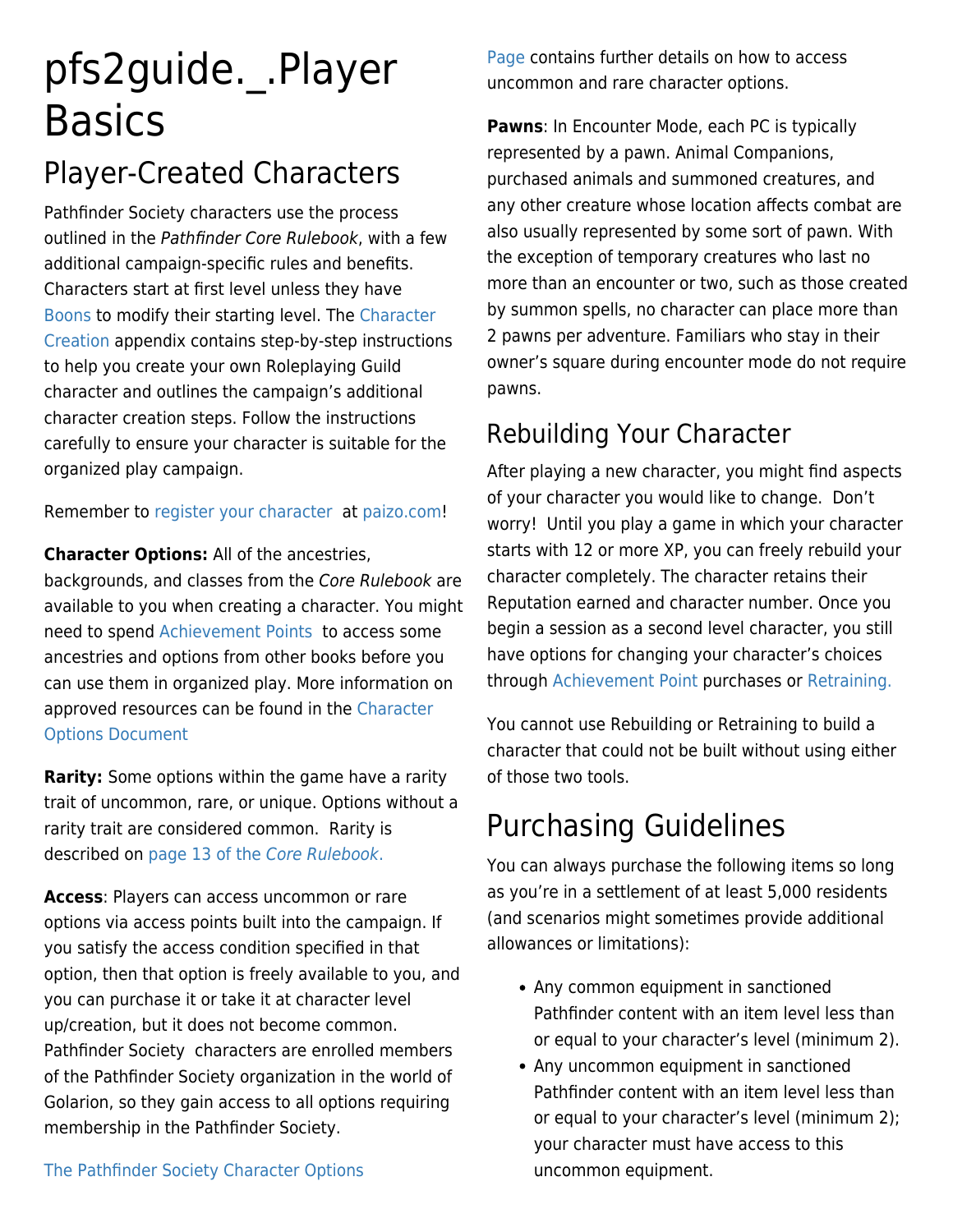- <span id="page-2-0"></span>Any equipment listed on your character's Chronicles with an item level less than or equal to your character's level  $+2$ . Weapons and Armor found on Chronicles can be upgraded following the normal rules for upgrading. You have access to any item listed on a chronicle.
- Any item or service purchased with [Achievement Points.](https://www.organizedplayfoundation.org/Lorespire/pfs2guide._.Player-Rewards#Achievement_Points)

Any basic equipment weapon or armor your character has access to can be purchased in a precious material version, provided you have access to weapons or armor made of that precious material. The weapon or armor must still meet any requirements stipulated in the listing for the precious material in question.

[Infamy](https://www.organizedplayfoundation.org/Lorespire/pfs2guide._.Player-Basics#Infamy) can reduce the character's effective level when purchasing equipment.

## Spells

Any prepared spellcaster can use the Learn a Spell activity to learn any common spells or other spells they have access to from tutors at the Grand Lodge. This adds no additional material cost beyond the standard cost for the Learn a Spell activity. Having access to a scroll does not grant access to the spell, but a character with access to a scroll can buy a scroll and learn the spell from it.

## Spellcasting Services

All pathfinders have access to spellcasting services related to condition removal at any pathfinder lodge. Spell casting services are always automatically successful, but never critically succeed. If a spellcasting service requires a Counteract Check it must be purchased at one spell level higher than the effect it is counteracting. Costs for spellcasting services can be found in the [Spellcasting Service](https://www.organizedplayfoundation.org/Lorespire/pfs2guide._.Spellcasting-Service-Costs) [Costs](https://www.organizedplayfoundation.org/Lorespire/pfs2guide._.Spellcasting-Service-Costs) Appendix, and GMs are required to use these costs unless the scenario specifies otherwise.

### Formulas

The pathfinder society will sell formulas to members for any non-limited item for which the agent has

access. Items with a number restriction, including Unique Items, are considered so esoteric that the Society does not own the formula and so complicated that it is not possible to reverse engineer the formula even with a legendary degree of skill.

## Selling Back Equipment

Equipment can only be sold back for ½ the gold spent to buy it. Equipment that was purchased as part of a bundle, such as a class kit, or a magic weapon can only be sold back as part of the same bundle, and all parts of the bundle must be sold. Partially consumed items cannot be sold back. Rebuild boons stating kit values are an exception to the ½ price resale.

## Applying and Transferring Runes

The Society has a specialist at the Grand Lodge who can apply or swap out runes for agents of the Pathfinder Society in good standing. This service is free, and requires no check, but is only available before the briefing or once the adventure is complete unless stated in the adventure. Only the service of transferring the rune is free however. Characters must still pay the 10% materials cost and provide any required runestones.

## Adventures

There are two types of adventures written for the Pathfinder Society campaign.

- **Pathfinder Society Quests:** These are short adventures written for Pathfinder Society and intended to take about 1 hour to play.
- **Pathfinder Society Scenarios:** These are the most common adventure type written for Pathfinder Society, and they typically take about 4–5 hours to complete.

Rules for additional types of adventures can be found in the [Additional Adventures](https://www.organizedplayfoundation.org/Lorespire/pfs2guide._.Additional-Adventures) Appendix

### Scenario Tags

Tags are markers that appear both on a scenario's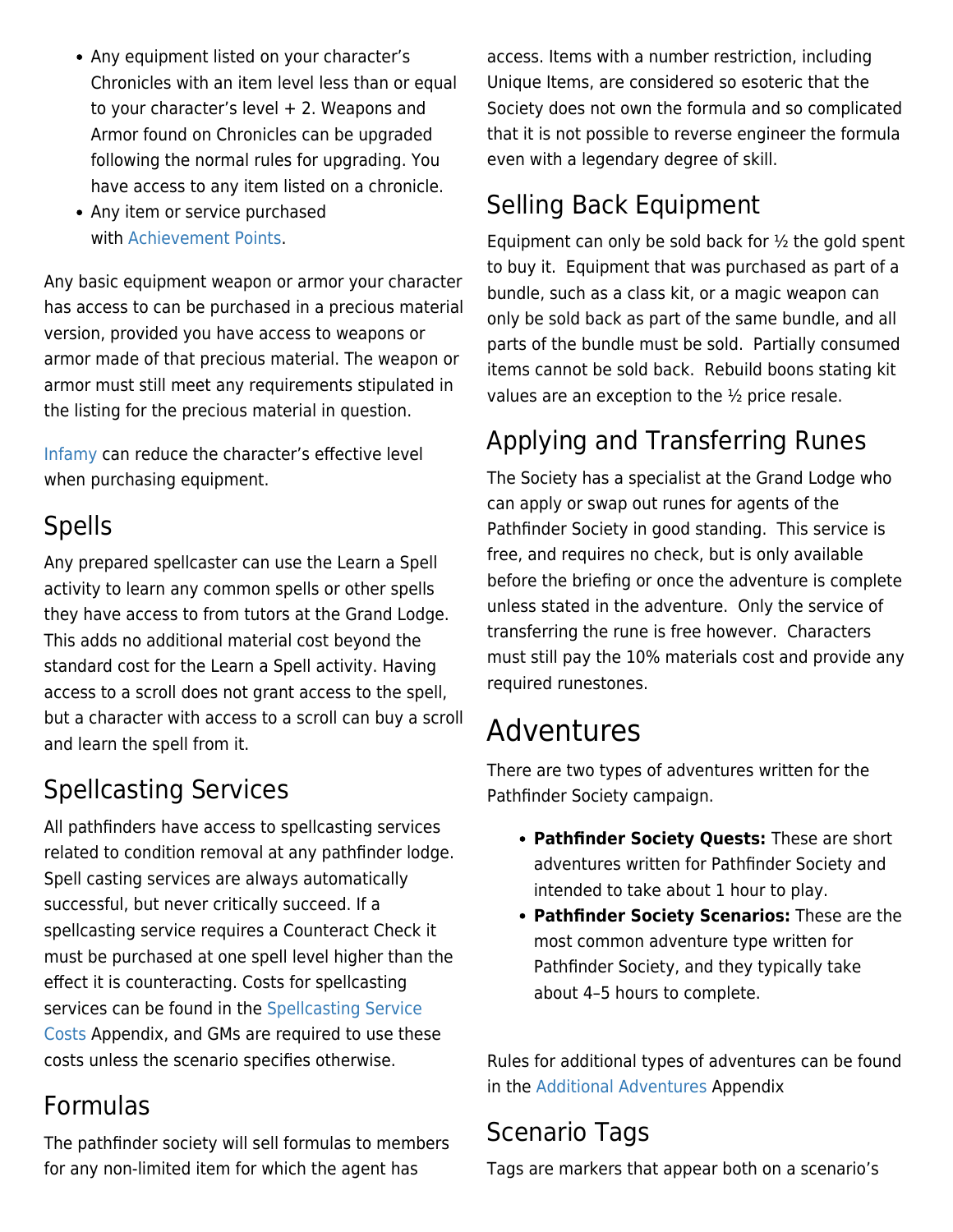<span id="page-3-0"></span>product page and on its title page that gives key information about the scenario's contents.

- **Exclusive:** Scenarios with this tag have running requirements outside the standard one table environment. Scenarios with this tag include specific rules on who is eligible to run it and where and how it can be run.
- **Faction:** Scenarios with this tag address the listed faction's goals and may grant additional reputation with a [Faction](https://www.organizedplayfoundation.org/Lorespire/pfs2guide._.Factions-and-Reputation)
- **Glyph:** Scenarios with this tag contribute to the 5 Glyph [requirement](https://www.organizedplayfoundation.org/Lorespire/pfs2guide._.GM-Rewards#GM_Glyphs).
- **Metaplot:** This adventure contributes to the season's ongoing storyline.
- **Repeatable**: Players and GMs may receive credit for scenarios with this tag an unlimited number of times, though characters can still only receive credit once for a given scenario.

### Levels

Pathfinder Society adventurers are designed for characters of various levels playing together. The range of levels supported by an adventure appears on the cover. The difficulty of the adventure scales based on the character levels and is calculated using the [challenge point](https://www.organizedplayfoundation.org/Lorespire/pfs2guide._.Game-Master-Basics#Challenge_Points) system.

## Legal Table Size

**Table Minimums:** Pathfinder Society adventures are written for four (or more) players. However, in cases where you simply cannot seat four players, the GM can make the following adjustments.

**Adventures with a Minimum level of 5 or lower.** For these adventures, the GM can run a table of two or three players, and can add additional appropriately leveled pregenerated iconic characters in order to meet the minimum table size of four PCs.

The GM can either play these characters themselves or deputize one or more players to run them, provided the player agrees to do so and feels capable of running an additional character.

Pregenerated iconic characters are available for 1st level, 3rd level, and 5th level.

- **Adventures with a minimum level of 7 or higher** These adventures can be run with only 3 players, but only if all players at the table agree. While we expect this "hard mode" playthrough experience to be satisfying, we want to caution you that, as the adventures are designed for a minimum of four players, they will be more difficult than normal.
- **All levels:** If there are still not enough players even with these adjustments, and there is a player available who has already played the adventure, they can join the table, playing for no credit.

**Replaying for No Credit:** A player may replay an adventure to help create a legal table. Replays grant no rewards. Players should record any items expended or gold spent and may be given a blank Chronicle for this purpose. This is an exception to the restriction that you should never assign more than one copy of a Chronicle to a given character.

**Reporting:** GMs do not record or report organized play numbers for players replaying for no credit.

**Table Maximums:** Tables cannot have seven or more players. If seven players show up to an event and there is more table space, see if one of the players can GM a game instead.

## Before the Adventure

Before the game starts, you will need to choose a character to play. This can be one of your existing characters, or a pregenerated character. But it must fall within the allowed levels for the adventure. If you choose a pregenerated character, you must also choose an existing character of a lower level, a first level character, or a brand new character to assign credit to. (See "[Applying Credit](https://www.organizedplayfoundation.org/Lorespire/pfs2guide._.Player-Basics#Applying_Credit)" in After the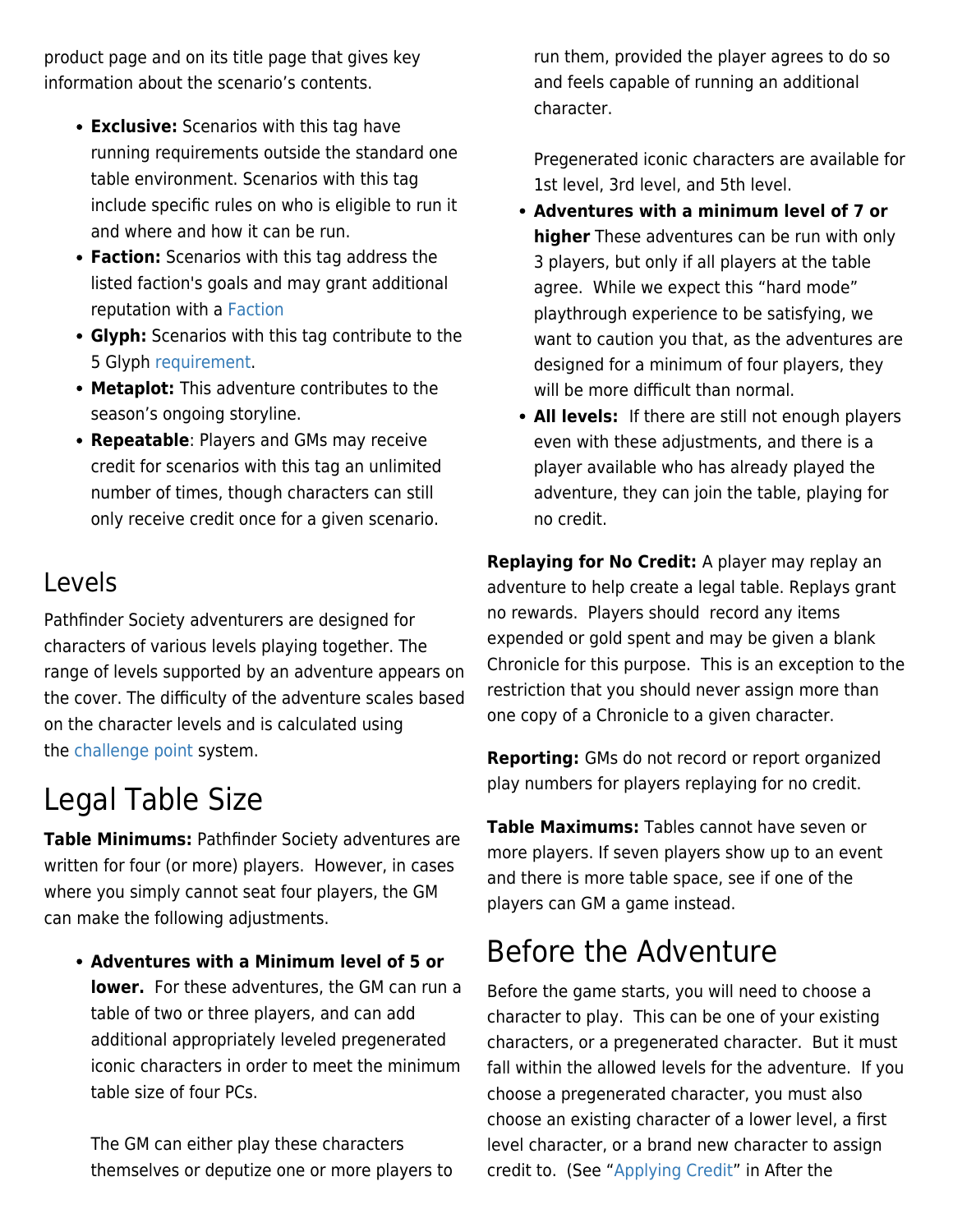<span id="page-4-0"></span>Adventure to learn more about this process.)

The GM will provide you with a sign-in sheet to record your character's name, Organized Play ID, Character Number, level, faction, and advancement speed, as well as any contact information the GM needs to be able to get chronicles to you. If you are playing a pregen, then the character number is the number of the character who will receive credit for the adventure. Faction and Advancement Speed are [Additional Character Options](https://www.organizedplayfoundation.org/Lorespire/pfs2guide._.Additional-Character-Options) and can be left blank if you are not choosing to change the default options.

### One Character per Adventure

You can have as many active characters as you want in Pathfinder Society. However, you can play only one of your characters during a specific adventure.

## One Adventure per Character

A character can only take part in one adventure at a time. From the time the character begins an adventure, to the time Chronicles are issued, that character cannot be involved in any other adventure. Characters engaged in play-by-post are considered busy and may not be used in another game while the play-by-post is running.

## Replaying Adventures

When replaying an adventure, or playing an adventure you have already GMed please follow the additional two guidelines.

- *Notify the GM:* Inform the GM that you have already played the adventure or run it as a GM. Although a GM should endeavor to be flexible, the GM maintains the right to deny running the adventure for you if they feel uncomfortable running the event for players who have foreknowledge of the story.
- *No Spoilers:* When you are replaying an adventure, avoid spoiling the adventure's plot or using insider information to affect gameplay. Doing so can be grounds for the GM to remove you from the table. In general, be mindful in

separating player knowledge from character knowledge, and if you are uncertain how to proceed, speak privately with the GM to determine the best course of action.

## During the Adventure

Each adventure typically begins with a briefing, either in the form of a letter, a meeting with a venturecaptain, or an offer of a job by an employer.

**Hero Points:** Immediately after that briefing, the GM will distribute initial Hero Points. Rules for Hero Points can be found [on Page 467 of the](https://2e.aonprd.com/Rules.aspx?ID=427) [Core](https://2e.aonprd.com/Rules.aspx?ID=427) [Rulebook](https://2e.aonprd.com/Rules.aspx?ID=427). Some rewards, such as [GM](https://www.organizedplayfoundation.org/Lorespire/pfs2guide._.GM-Rewards#GM-Glyphs) [Glyphs](https://www.organizedplayfoundation.org/Lorespire/pfs2guide._.GM-Rewards#GM-Glyphs), [Campaign Coins,](https://www.organizedplayfoundation.org/Lorespire/pfs2guide._.Player-Rewards#Promotional_Service_Award) and [Order of the](https://www.organizedplayfoundation.org/Lorespire/pfs2guide._.Player-Rewards#Promotional_Service_Award) [Wayfinder](https://www.organizedplayfoundation.org/Lorespire/pfs2guide._.Player-Rewards#Promotional_Service_Award) provide the players with extra Hero Points at this time.

**Starting Consumables** In a Pathfinder Society Scenario, your character also receives gifts from their friends and connections before leaving on missions. Pathfinders receive the following healing potions, based on level at the beginning of the adventure. Characters utilizing negative energy healing mechanics may replace any positive healing options on the chart with the same level negative equivalent. (Pathfinders using the [schools](https://www.organizedplayfoundation.org/Lorespire/pfs2guide._.Additional-Character-Options#Schools) Additional Character Option have access to different Starting Consumables options and should chose them now if they have them.)

If not used by the end of the adventure, the item or items are returned to the character's contacts. Consumable items for Pregens are already included in their character sheets and they do not gain additional consumables at this step.

## Table: Starting Consumables

| level 1-2 | minor healing potion (CRB 563)     |
|-----------|------------------------------------|
| level 3-4 | 2x minor healing potion (CRB 563)  |
| level 5-6 | lesser healing potion (CRB 563)    |
| level 7-8 | 2x lesser healing potion (CRB 563) |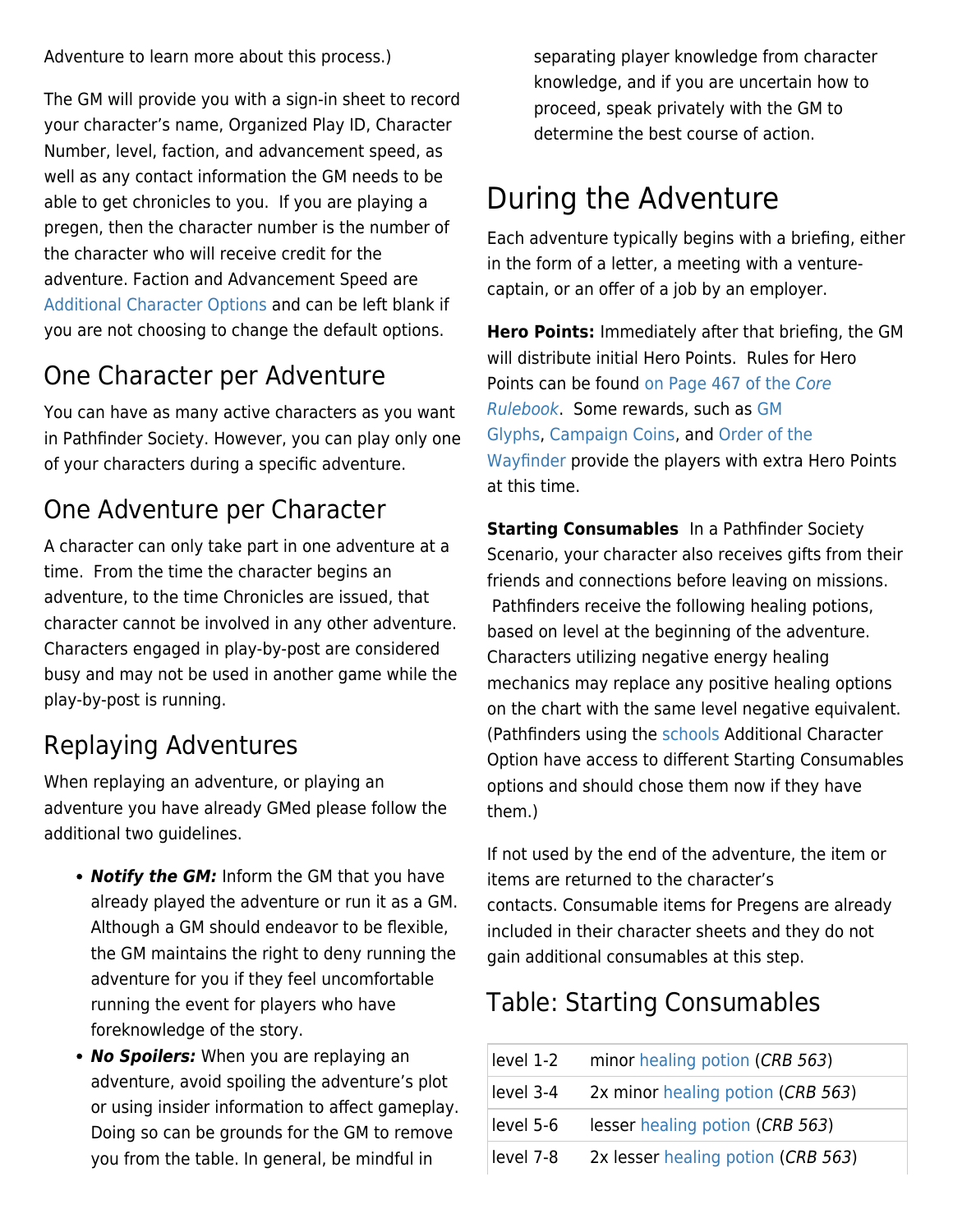<span id="page-5-0"></span>

| level 9-10 | moderate healing potion (CRB 563)                |
|------------|--------------------------------------------------|
|            | level 11-12 2x moderate healing potion (CRB 563) |
|            | level 13-14 3x moderate healing potion (CRB 563) |
|            | level 15-16 greater healing potion (CRB 563)     |
|            | level 17-18 2x greater healing potion (CRB 563)  |
|            | level 19-20 3x greater healing potion (CRB 563)  |

**Purchasing Equipment** This will also often be the last opportunity your character has to purchase any needed equipment for the adventure.

Remember, your character is a member of the Pathfinder Society, working with colleagues and friends, under the motto

#### **"Explore, Report, Cooperate."**

#### **Treasure**

As characters work their way through the adventure, they will discover or earn Treasure Bundles. These are simplified units that represent an even share of the adventure's rewards. Typically a scenario will award 8 treasure bundles, however good luck or clever play can award up to 2 additional treasure bundles.

Characters may also find named items of treasure or consumable magic items. These items are available for use during the adventure and often appear as purchasable items on Chronicles.

### Infamy

Infamy represents a character's reputation for performing evil or criminal actions. Some scenarios will call out specific actions that will cause characters one or more PCs to gain infamy. Additionally the GM may assign infamy for other evil or criminal acts not called out by the scenario.

**Warnings:** The GM must warn the Player that their act will incur Infamy. This warning can be in character or out of character but must be clear to the player. If the PC goes through with the action, they earn the point of infamy.

**Effects of Infamy:** Each point of infamy reduces the PCs effective level by one for purposes of purchasing gear.

If a PC ends a game with 3 Infamy, they are ejected from the Pathfinder Society and are no longer viable to play in the campaign. The character should be marked dead when the table is reported.

**Infamy is not for player actions. Players who commit or describe character actions in violation of the community standards are subject to disciplinary sanctions outlined in the [community policy](https://www.organizedplayfoundation.org/Lorespire/pfs2guide._.Community-Standards-and-Expectations#Violation_Enforcement_Procedures).**

## After the Adventure Negative Effects

The Pathfinder Society takes care of its members by removing most ongoing nonpermanent negative conditions and repairing agents' damaged gear to the condition it was in at the start of the scenario.

The following conditions are not automatically removed and must be cleared from the character before the end of the adventure or the character ceases to be available for organized play:

- Death
- Permanent negative effects, including polymorph or petrification
- Curses

Other PCs can use their spells, feats or class abilities to assist characters in recovering from negative effects. They can also contribute consumables or even some of their gold, but they are not required to. Characters can always use gold earned during the adventure to clear conditions and those costs must be deducted on the scenario Chronicle by the GM. Costs for removing conditions can be found in the [Spellcasting Service Costs](https://www.organizedplayfoundation.org/Lorespire/pfs2guide._.Spellcasting-Service-Costs) Appendix. GMs should report characters with uncleared conditions as dead.

**Pregenerated Characters:** Condition removal applies to pregenerated characters and any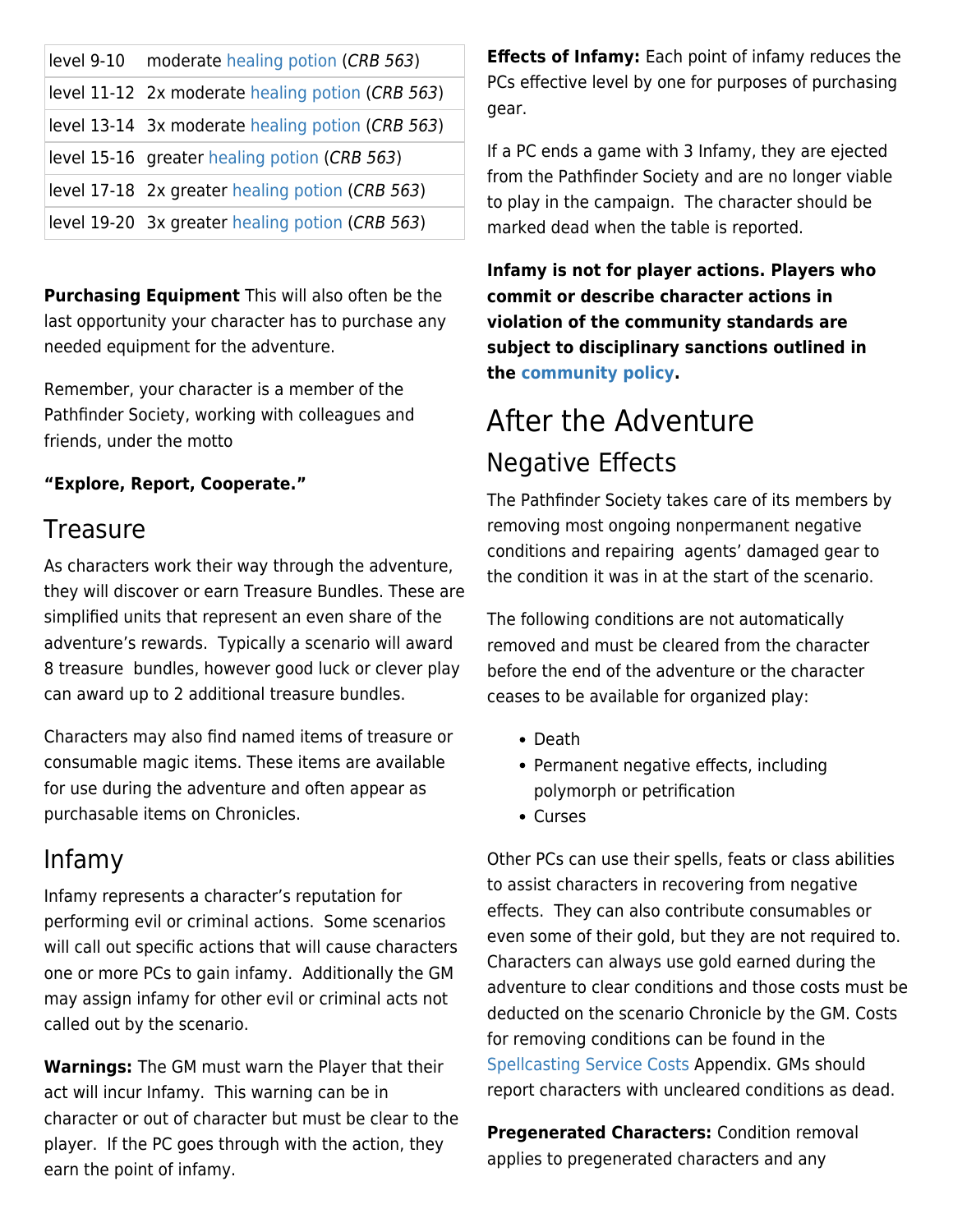unresolved conditions carry over to the Pathfinder Society character receiving credit for the adventure. If that would mean the character would be marked dead, then that occurs immediately.

When determining order of payment, players should apply party funds, then Pathfinder Society character resources, then sale of pregenerated character gear. If sold to pay for removing a negative effect, a 1stlevel character's gear is worth 7.5 gold pieces, a 3rdlevel character's gear is worth 37.5 gold pieces, and a 5th-level character's gear is worth 135 gold pieces.

## Ongoing and Permanent Spells

All permanent or ongoing spell effects end at the end of the adventure, just after resolving negative conditions, with the exception of Continual Flame, and Secret Page. A character may carry over one of each of these spells to the next adventure. Record any ongoing spells along with equipment, along with the organized play number and Character ID of the caster, as well as the Level and DC of the spell. Spells replaced by subsequent castings, counteracted, or otherwise lost must be crossed off the record.

### Reputation

Reputation is a measure of how influential your character is in the Pathfinders Society. You can read the Factions and Reputation page for more about how [Reputation](https://www.organizedplayfoundation.org/Lorespire/pfs2guide._.Factions-and-Reputation#Reputation) works.

### **Treasure**

Unlike a traditional game in which the PCs would divide recovered magic items and other treasure among themselves, Pathfinder Society awards each participating PC a share of gold pieces based on their respective levels. Rather than divide up the magic items unequally, PCs have equal access to any special treasure found, represented by the items listed on the Chronicle. Rules for purchasing these items can be found under [Purchasing Guidelines.](https://www.organizedplayfoundation.org/Lorespire/pfs2guide._.Player-Basics#Purchasing_Guidelines)

### Downtime

Between adventures, each character can participate in Downtime activities. Scenarios and Quests grant two days of downtime per XP earned. Bounties are missions the PC undertakes during their downtime and thus grant no down time. Other adventures grant the downtime listed in their sanctioning document. For most PCs, Downtime will be spent Earning Income by rolling on Craft, Performance, or Lore, and consulting the table below.

Players are responsible for rolling and recording their own downtimes, and may chose not to do so if they prefer to simplify play. Alternately, for players seeking a more in depth downtime, rules for using the entire set of downtime rules appear in "[Additional](https://www.organizedplayfoundation.org/Lorespire/pfs2guide._.Additional-Character-Options#Downtimes) [Character Options](https://www.organizedplayfoundation.org/Lorespire/pfs2guide._.Additional-Character-Options#Downtimes)"

Note: some adventures published prior to August 2021 have had their rewards increased. See [Additional Adventures](https://www.organizedplayfoundation.org/Lorespire/pfs2guide._.Additional-Adventures#Revised_Player_Rewards) for details.

#### LVL 1-4 EARN INCOME (FOR 8 DAYS)

| PC Level | DC. | Failed           | <b>Trained</b> | Expert |
|----------|-----|------------------|----------------|--------|
| $1-2$    | 14  | 8 cp             | 4 sp           | 4sp    |
| 3        | 15  | 16 <sub>cp</sub> | 16sp           | 16sp   |
| 4        | 16  | 32 cp            | $24$ sp        | 24 sp  |
| $5*$     |     | 40 sp            | 40 sp          |        |

#### LVL 5-8 EARN INCOME (FOR 8 DAYS)

| PC Level | DC Failed Trained Expert    |
|----------|-----------------------------|
|          |                             |
| 5        | 18 64 cp 40 sp 40 sp        |
| 6        | 19 8 sp 56 sp 64 sp         |
|          | <b>20</b> 16 sp 72 sp 8 gp  |
| 8        | <b>22</b> 24 sp 12 gp 16 gp |
| q*       | $16$ gp $20$ gp             |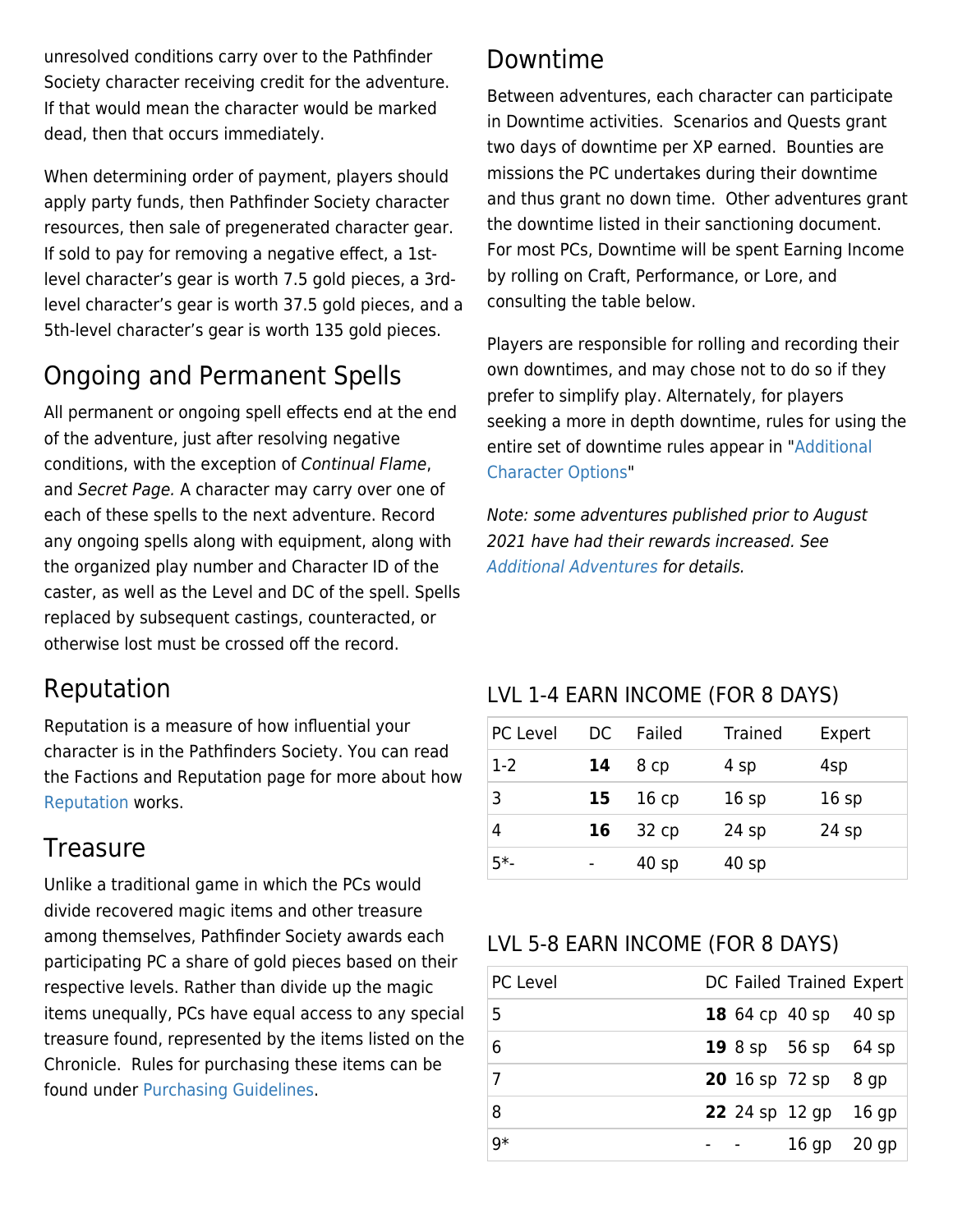#### <span id="page-7-0"></span>LVL 9-12 EARN INCOME (FOR 8 DAYS)

| PC Level |  | DC Failed Trained Expert Master   |  |
|----------|--|-----------------------------------|--|
| 9        |  | <b>23</b> 32 sp 16 gp 20 gp 20 gp |  |
| 10       |  | 24 40 sp 20 gp 24 gp 24 gp        |  |
| 11       |  | <b>26</b> 48 sp 24 gp 32 gp 32 gp |  |
| 12       |  | 27 56 sp 32 gp 40 gp 48 gp        |  |
| $13*$    |  | 40 gp 48 gp 64 gp                 |  |

• Crit Success earns 1 level higher.

#### LVL 1-4 EARN INCOME (FOR 2 DAYS)

| PC Level | DC | Failed | <b>Trained</b> | Expert |
|----------|----|--------|----------------|--------|
| $1-2$    | 14 | 2 cp   | 1 sp           | 1sp    |
| 3        | 15 | 4 cp   | 4 sp           | 4 sp   |
| 4        | 16 | 8 cp   | 6 sp           | 6 sp   |
| $5*$     |    | 10sp   | 10sp           |        |

### LVL 5-8 EARN INCOME (FOR 2 DAYS)

| PC Level | DC Failed Trained Expert        |
|----------|---------------------------------|
| 5        | 18 16 cp 10 sp<br>10sp          |
| 6        | 19 $2$ sp $14$ sp<br>16sp       |
| 7        | <b>20</b> 4 sp 18 sp<br>2 gp    |
| 8        | <b>22</b> $6$ sp $3$ gp<br>4 gp |
| 9*       | 5 gp<br>4 gp                    |

#### LVL 9-12 EARN INCOME (FOR 2 DAYS)

| <b>PC Level</b> |  | DC Failed Trained Expert Master |           |      |
|-----------------|--|---------------------------------|-----------|------|
| -9              |  | 2385p4qp                        | 5 gp      | 5 gp |
| 10              |  | <b>24</b> 10 sp 5 gp            | 6 gp 6 gp |      |
| 11              |  | <b>26</b> 12 sp 6 gp            | 8 gp      | 8 ap |

| 12    |      | <b>27</b> 14 sp 8 gp 10 gp 12 gp |  |
|-------|------|----------------------------------|--|
| $13*$ | $ -$ | $10$ gp $12$ gp $16$ gp          |  |

• Crit Success earns 1 level higher.

## Levelling Up

Characters accumulate XP every time they play an adventure. For every 12 XP earned, characters advance 1 level.

This progression is roughly equivalent to the Slow Advancement progression ([Core Rulebook](https://2e.aonprd.com/Rules.aspx?ID=574) [509\)](https://2e.aonprd.com/Rules.aspx?ID=574). Leveling up happens after all other rewards for the scenario are calculated, including Downtime, however characters can still purchase equipment after leveling up. Characters who earned the requisite number of XP must level before joining another game. XP is \*NOT\* reset to zero after characters level.

## Record-Keeping

Organized play characters rely on good recordkeeping to ensure accurate information while playing. Several methods of tracking exist, but the most prevalent is the Chronicle. Every organized play published or sanctioned adventure contains a Chronicle, though players can choose alternative tracking methods and keep the Chronicles as backup.

Upon completing an adventure, players each receive a Chronicle sheet from the GM. This sheet includes a summary of the adventure; indications of any choices made along the way which may impact the future of the campaign, and a log of rewards earned while exploring. It also provides areas for notes, purchases, and the acquisition/removal of conditions. Players using other tracking methods should ensure all the data on the Chronicle is reflected in their records.